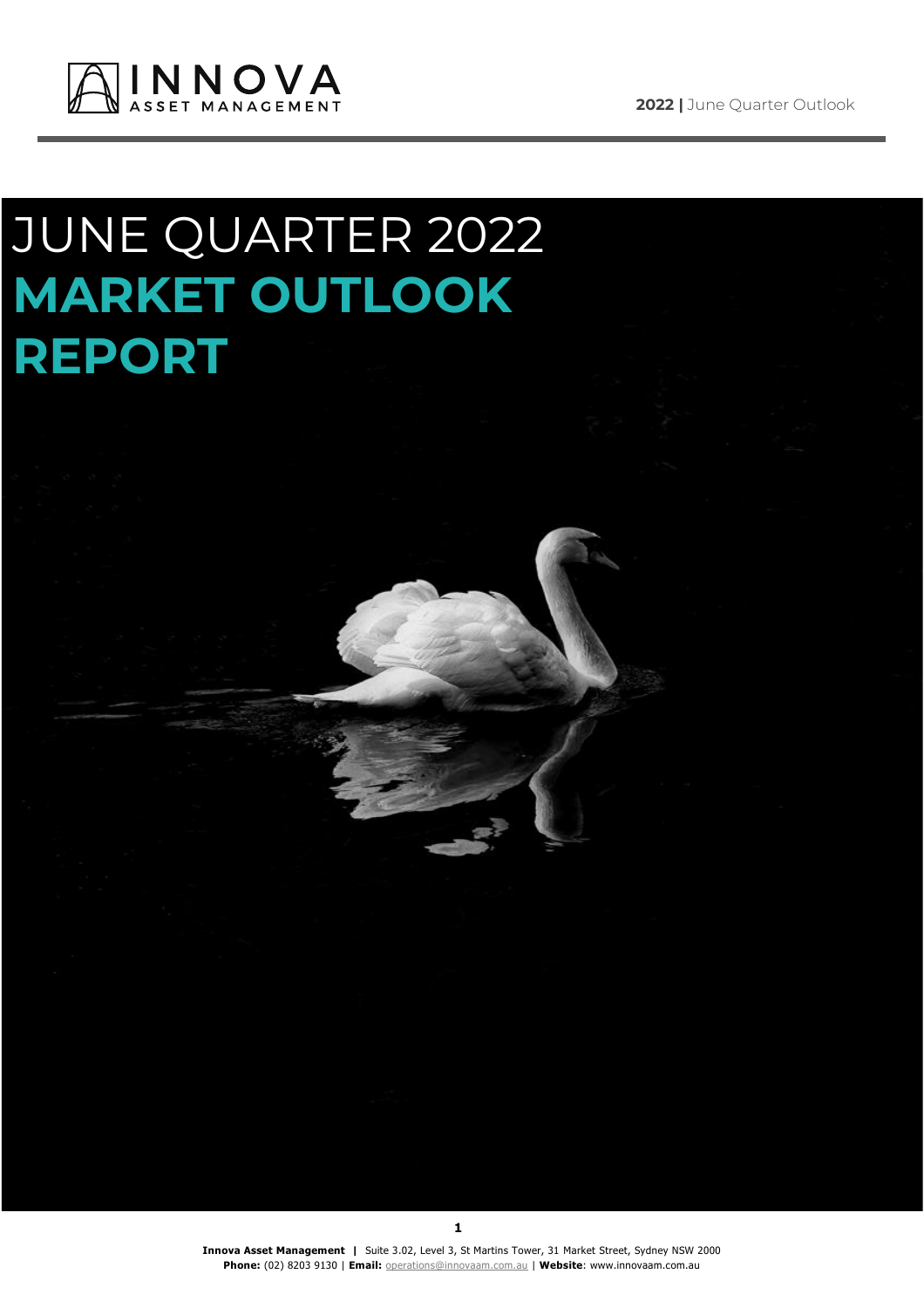

# Market and Portfolio Review of March Quarter 2022

#### **Market Performance to 31 March 2022 (in local currency unless otherwise stated):**

| <b>Aus Equities</b>                                       | 1 Month Return | 3 Month Return | 6 Month Return        | 1 Year Return | 3 Year Return | 5 Year Return | 7 Year Return | 10 Year Return |
|-----------------------------------------------------------|----------------|----------------|-----------------------|---------------|---------------|---------------|---------------|----------------|
| S&P/ASX 200                                               | 6.899          | 2.24%          | 4.389                 | 14.979        | 10.379        | 9.229         | 7.81%         | 10.17%         |
| S&P/ASX Small Ordinaries Index                            | 5.269          | $-4.219$       | $-2.279$              | 9.689         | 9.449         | 9.90%         | 9.529         | 6.009          |
| MSCI Australia Minimum Volatility Index                   | 5.35%          | $-0.039$       | 3.79%                 | 14.49%        | 7.299         | 7.41%         | 7.04%         | 10.42%         |
| MSCI Australia Value Index                                | 8.84%          | 12.719         | 12.45%                | 21.48%        | 13.039        | 8.72%         | 7.47%         | 12.48%         |
| MSCI Australia Growth Index                               | 5.81%          | $-3.779$       | $-0.489$              | 11.91%        | 8.649         | 11.32%        | 10.02%        | 10.679         |
| MSCI Australia Quality                                    | 9.029          | 3.69%          | 11.869                | 13.829        | 14.23         | 11.24%        | 8.269         |                |
| <b>MSCI Australia Small Cap</b>                           | 9.889          | 0.929          | 7.189                 | 15.359        | 16.549        | 12.799        | 11.649        | 5.889          |
| <b>Global Equities (local Currency)</b>                   | 1 Month Return | 3 Month Return | 6 Month Return        | 1 Year Return | 3 Year Return | 5 Year Return | 7 Year Return | 10 Year Return |
| MSCI ACWI Index                                           | 2.229          | $-5.269$       | 1.16%                 | 7.74%         | 13.889        | 12.229        | 10.279        | 10.509         |
| MSCI World Quality net Total Return USD Index             | 3.40%          | $-8.519$       | 0.889                 | 11.77%        | 17.829        | 16.099        | 13.47%        | 13.039         |
| MSCI World Value Index (USD)                              | 2.37%          | $-0.479$       | 6.85%                 | 11.37%        | 10.219        | 8.74%         | 8.05%         | 9.22%          |
| MSCI World Growth Index                                   | 3.279          | $-9.60%$       | $-2.209$              | 9.42%         | 19.389        | 16.92%        | 13.52%        | 13.369         |
| MSCI World Minimum Volatility Index (USD)                 | 4.579          | $-2.959$       | 3.74%                 | 9.54%         | 8.129         | 8.82%         | 8.35%         | 9.45%          |
| MSCI World Momentum Total Return Index (USD)              | 4.459          | $-5.719$       | $-0.279$              | 7.63%         | 15.789        | 15.999        | 13.11%        | 13.399         |
| <b>MSCI EAFE Index</b>                                    | 0.749          | $-5.779$       | $-3.199$              | 1.709         | 7.989         | 7.31%         | 5.70%         | 6.759          |
| <b>Regional Equities (local Currency)</b>                 | 1 Month Return | 3 Month Return | 6 Month Return        | 1 Year Return | 3 Year Return | 5 Year Return | 7 Year Return | 10 Year Return |
| S&P 500                                                   | 3.719          | $-4.60%$       | 5.91%                 | 15.639        | 18.459        | 15.989        | 14.009        | 14.549         |
| Nikkei 225 Japan Index                                    | 5.689          | $-2.58$        | $-4.639$              | $-2.95$       | 10.999        | 10.12%        | 7.469         | 12.739         |
| MSCI Europe Index                                         | 0.969          | $-5.189$       | 2.159                 | 9.959         | 8.759         | 6.679         | 5.029         | 8.649          |
| <b>FTSE100</b>                                            | 1.429          | 2.89%          | 7.789                 | 16.059        | 4.749         | 4.50%         | 5.529         | 6.47%          |
|                                                           |                |                |                       |               |               |               |               |                |
| <b>Emerging Market Equities (local Currency)</b>          | 1 Month Return | 3 Month Return | 6 Month Return        | 1 Year Return | 3 Year Return | 5 Year Return | 7 Year Return | 10 Year Return |
| <b>MSCI Emerging Markets index</b>                        | $-2.25$        | $-6.99$        | $-8.119$              | $-11.139$     | 4.879         | 6.32          | 5.079         | 3.669          |
| MSCI AC Asia Pacific Excluding Japan Index                | $-0.629$       | $-5.629$       | $-6.249$              | $-10.449$     | 6.359         | 7.43%         | 6.119         | 6.419          |
| <b>Real Assets (local Currency)</b>                       | 1 Month Return | 3 Month Return | 6 Month Return        | 1 Year Return | 3 Year Return | 5 Year Return | 7 Year Return | 10 Year Return |
| FTSE EPRA/NAREIT Develop Index                            | 5.609          | $-1.659$       | 10.629                | 21.849        | 6.579         | 6.689         | 5.269         | 9.72%          |
| S&P/ASX 200 A-Reit index                                  | 1.249          | $-7.059$       | 2.33%                 | 17.869        | 5.499         | 7.88%         | 8.109         | 12.259         |
| S&P Global Infrastructure Index                           | 5.90%          | 7.48%          | 12.409                | 16.619        | 7.969         | 7.65%         | 6.619         | 7.73%          |
| <b>Domestic Bonds</b>                                     | 1 Month Return | 3 Month Return | 6 Month Return        | 1 Year Return | 3 Year Return | 5 Year Return | 7 Year Return | 10 Year Return |
| Australian Bond All maturity Composite                    | $-3.75$        | $-5.88$        | $-7.259$              | $-5.55$       | $-0.28$       | 1.869         | 1.919         | 3.469          |
| Australian Corporate Bond Composite                       | $-3.05$        | $-4.63$        | $-6.119$              | $-4.83$       | 0.969         | 2.57%         | 2.749         | 4.169          |
| Australian Inflation Linked Bond Composite                | $-4.27$        | $-6.539$       | $-4.389$              | $-1.669$      | 1.989         | 3.089         | 2.129         | 3.839          |
| Bloomberg Australian Bond Treasury 0+ year Index          | $-4.03$        | $-6.269$       | $-7.629$              | $-5.549$      | $-0.61$       | 1.839         | 1.739         | 3.159          |
| Bloomberg Ausbond Credit FRN 0+ Year Index                | $-0.299$       | $-0.289$       | $-0.369$              | $-0.049$      | 1.199         | 1.859         | 2.209         | 2.919          |
| <b>Global Bonds (Local Currency)</b>                      | 1 Month Return | 3 Month Return | 6 Month Return        | 1 Year Return | 3 Year Return | 5 Year Return | 7 Year Return | 10 Year Return |
| Barclays US Treasury Total return (USD)                   | $-3.119$       | $-5.58$        | $-5.419$              | $-3.679$      | 1.549         | 1.76%         | 1.389         | 1.679          |
| Barclays Global Aggregate Composite AUD Hedged            | $-2.13$        | $-4.98$        | $-4.959$              | $-4.019$      | 0.939         | 1.999         | 2.379         | 3.87%          |
| Barclays UK Government All Bonds Total return index (USD) | $-2.219$       | $-7.579$       | $-5.219$              | $-5.389$      | $-0.299$      | 0.629         | 1.879         | 2.999          |
| German Bonds (Euro)                                       | $-2.85$        | $-5.069$       | $-4.849$              | $-5.30%$      | $-1.259$      | $-0.069$      | $-0.059$      | 1.529          |
| <b>Global Credit (Local Currency)</b>                     | 1 Month Return | 3 Month Return | 6 Month Return        | 1 Year Return | 3 Year Return | 5 Year Return | 7 Year Return | 10 Year Return |
| US Investment Grade Credit                                | $-2.52$        | $-7.699$       | $-7.489$              | $-4.209$      | 3.179         | 3.349         | 2.999         | 3.64%          |
| Global Investment Grade Credit                            | $-2.49$        | $-7.449$       | $-7.879$              | $-6.139$      | 2.119         | 2.75%         | 2.44%         | 2.629          |
| Barclays US Corporate High Yield AUD Hedged               | $-1.14$        | $-4.919$       | $-4.399$              | $-0.979$      | 3.399         | 3.97%         | 4.899         | 6.449          |
| European High Yield or BB rated bonds                     | 0.169          | $-4.189$       | $-4.429$              | $-2.479$      | 2.269         | 2.64%         | 3.139         | 5.379          |
| <b>Emerging Market Debt (USD/AUD)</b>                     | 1 Month Return | 3 Month Return | <b>6 Month Return</b> | 1 Year Return | 3 Year Return | 5 Year Return | 7 Year Return | 10 Year Return |
| JP Morgan EMBI Global Core Index (AUD Hedged)             | $-0.78$        | $-9.86$        | 10.269                | $-7.12$       | $-0.85$       | 1.049         | 2.86          | 4.25%          |
| <b>Commodities</b>                                        | 1 Month Return | 3 Month Return | 6 Month Return        | 1 Year Return | 3 Year Return | 5 Year Return | 7 Year Return | 10 Year Return |
| Gold spot in USD                                          | 1.499          | 5.929          | 10.27%                | 13.459        | 14.599        | 9.17%         | 7.299         | 1.459          |
| Gold spot in AUD                                          | $-1.519$       | 2.81%          | 6.49%                 | 15.14%        | 12.659        | 9.59%         | 7.54%         | 4.869          |
| Crude Oil Prices: Brent                                   | 6.859          | 38.74%         | 37.43%                | 69.839        | 16.079        | 15.35%        | 10.08%        | $-1.499$       |
| CRB Commodity index (USD)                                 | 9.70%          | 27.03%         | 28.94%                | 59.59%        | 16.769        | 9.69%         | 4.85%         | $-0.569$       |
| CRB Commodity index (AUD)                                 | 6.139          | 23.32%         | 24.089                | 62.17%        | 14.729        | 10.13%        | 5.099         | 2.789          |
| LME Index (USD)                                           | 6.56%          | 14.939         | 24.35%                | 36.639        | 19.269        | 12.60%        | 9.459         | 3.579          |
| LME Index (AUD)                                           | 3.099          | 11.58%         | 19.66%                | 38.84%        | 17.17%        | 13.05%        | 9.70%         | 7.05%          |
|                                                           |                |                |                       |               |               |               |               |                |
| Iron Ore (USD)                                            | 12.869         | 24.899         | 18.32%                | $-7.629$      | 19.559        | 12.189        | 14.639        | $-0.189$       |
| Iron Ore (AUD)                                            | 9.199          | 21.259         | 13.859                | $-6.129$      | 17.469        | 12.639        | 14.899        | 3.25%          |
| <b>FX</b>                                                 | 1 Month Return | 3 Month Return | 6 Month Return        | 1 Year Return | 3 Year Return | 5 Year Return | 7 Year Return | 10 Year Return |
| USD index (USDX, DXY)                                     | 1.669          | 2.769          | 4.33%                 | 5.459         | 0.379         | $-0.41$       | $-0.019$      | 2.239          |
| AUDUSD Spot Exchange Rate                                 | 3.739          | 3.119          | 4.19%                 | $-1.679$      | 1.729         | $-0.37$       | $-0.239$      | $-3.229$       |
| <b>EURUSD</b>                                             | $-1.219$       | $-2.449$       | $-4.139$              | $-5.479$      | $-0.419$      | 0.81%         | 0.469         | $-1.839$       |
| <b>GBPUSD Spot Exchange</b>                               | $-2.179$       | $-3.049$       | $-2.349$              | $-4.679$      | 0.049         | 0.89%         | $-1.719$      | $-1.999$       |
| <b>JPYUSD</b>                                             | $-5.529$       | $-5.419$       | $-8.579$              | $-9.029$      | $-2.929$      | $-1.759$      | $-0.189$      | $-3.869$       |
| RMBUSD                                                    | $-0.499$       | 0.25%          | 1.66%                 | 3.35%         | 1.929         | 1.64%         | $-0.329$      | $-0.079$       |
| AUDJPY                                                    | 9.079          | 8.839          | 13.25%                | 8.30%         | 4.779         | 1.40%         | $-0.059$      | 0.639          |
| <b>AUDEUR</b>                                             | 4.469          | 5.829          | 8.35%                 | 4.40%         | 2.169         | $-1.149$      | $-0.679$      | $-1.449$       |
| <b>AUDGBP</b>                                             | 5.229          | 6.05%          | 6.17%                 | 3.31%         | 1.62%         | $-1.30%$      | 1.49%         | $-1.329$       |
| Other                                                     | 1 Month Return | 3 Month Return | 6 Month Return        | 1 Year Return | 3 Year Return | 5 Year Return | 7 Year Return | 10 Year Return |
| HFRX Index Performance (in AUD)                           | 2.57           | 1.53%          | 1.729                 | 4.619         | 8.35%         | 5.90          | 4.30          | 4.40%          |
| HFRX Trend Following in AUD                               | 3.109          | 0.88%          | 0.00%                 | $-0.479$      | 3.289         | 1.80%         | $-0.029$      | 0.659          |

Source: Bloomberg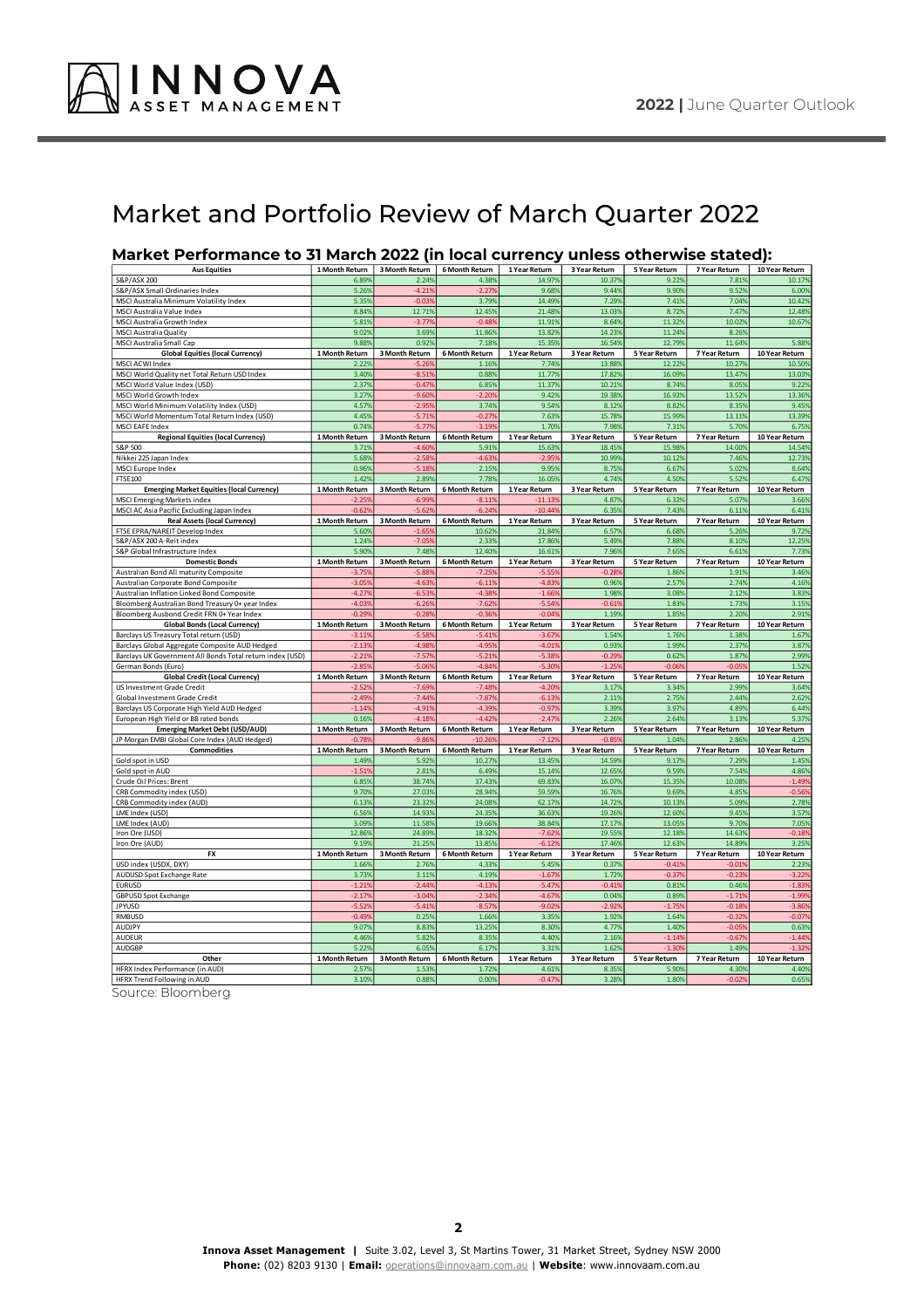

Calendar year 2022 started, almost to the day, with a fall in many major equity markets as fears about inflation finally hit share prices. The US began the year reporting CPI of 7.5% and core inflation (which excludes volatile items such as food and fuel) of 6%. However, performance was not uniform across regions or sectors. Australia fell in January much like the US, and it was the highly inflated tech sector and 'growth' stocks that led the fall. However, markets such as the UK, as represented by the FTSE100 index, actually bucked this trend and staged a small rally in January. February talks turned to the threat of invasion by Russia in the Ukraine, and by the end of February contrary to most expert opinion Russia staged the beginning of its war on the Ukraine. This saw swift action and condemnation from the rest of the world, including sanctions on Russia's central bank preventing trade in USD and exclusion from the SWIFT payments system. This sharply reversed the strong start to the year of areas such as Europe and the UK, but perversely aided the Australian equity market to rally strongly from its lows in January.



In February we produced a number of charts to show the immediate aftermath on specific portfolio holdings, some of which we have reproduced below:

Source: ASX.com.au

The above represents the move out of our European exposure and into the F100 ETF. While losing money isn't good, if you're going to be invested in markets you need to be prepared for it, and do your best to lose less, or as little, as possible.

Below demonstrates that our largest tilt, to Value global equities, acted not only to protect in January but continued to do so in the immediate aftermath of the invasion. Interestingly, the hedge we hold against Value in case our Value call is wrong, Quality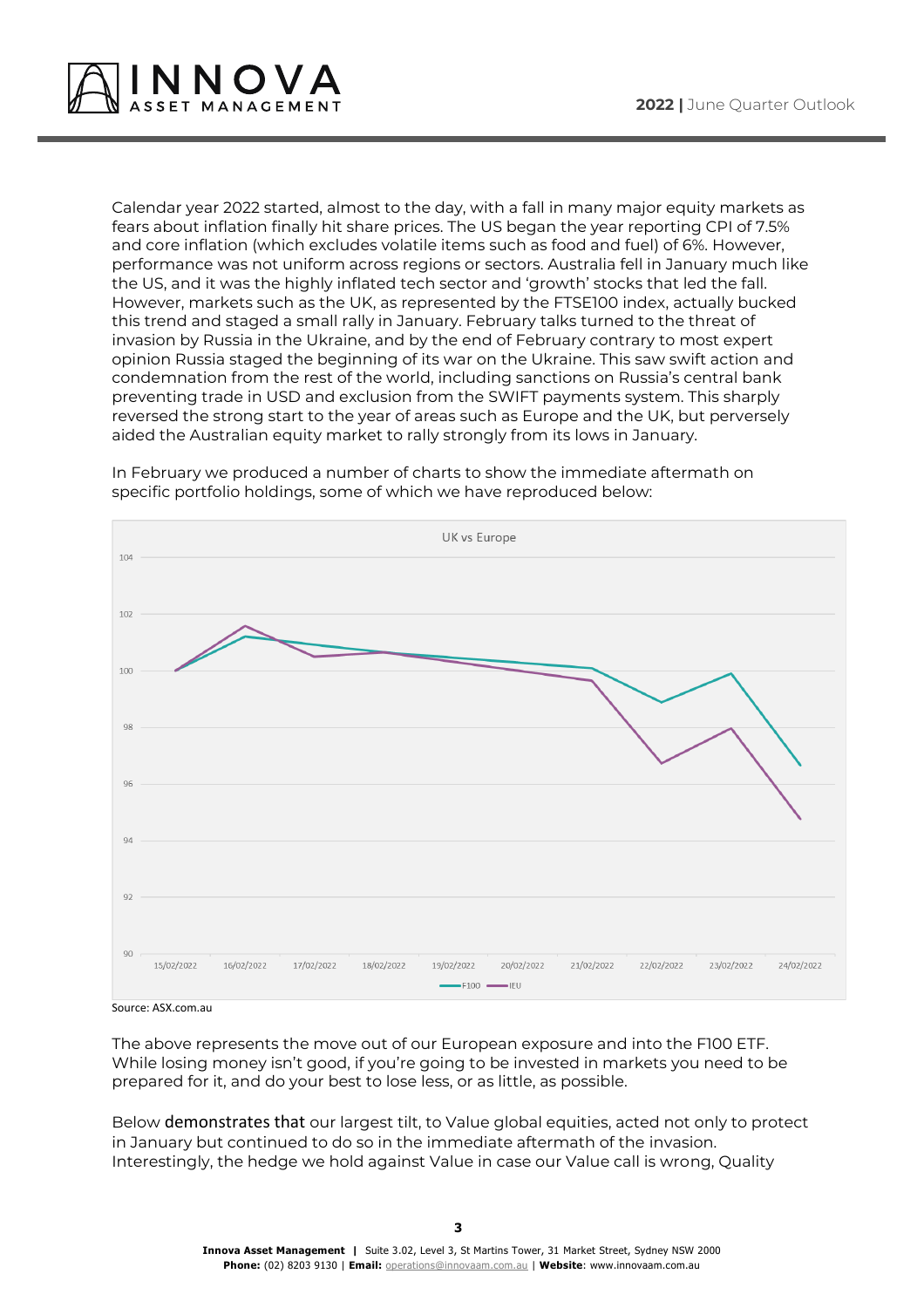

#### equities in the form of the ETF QUAL, hasn't fallen further than the broader market (VGS ETF) or the S&P500 (IVV ETF):



Source: ASX.com.au

On inflation, the reason it has a large impact on richly priced stocks is reasonably clear – the future earnings of a company (or group of companies) is worth less in the future the higher inflation becomes. The purchasing power of a dollar is reduced because it buys less, therefore the value of the business is reduced. When future earnings are priced in almost to infinity and with little risk associated with those earnings, the loss of purchasing power logically diminishes the worth of those businesses. This is seen in the larger magnitude of the fall in QUAL as well as the S&P500 and International equity ETFs compared to VLUE.

However, if higher prices are driven up by increased demand for goods and services, the price of finite inputs such as energy also increase. Whether supply chain shortages or increased demand began the rise in inflation, we now have high energy and material prices, along with wages growth and increases in cost of goods. While inflation decreases the purchasing power of a company's future earnings, it is also true that some businesses are beneficiaries of higher prices -Australia has been in the fortunate position to be a net exporter of commodities, and so has been a safe haven during this difficult period. In addition, global energy producers, agricultural commodity providers and gold producers have also been beneficiaries.

# Asset Allocation and Market Valuation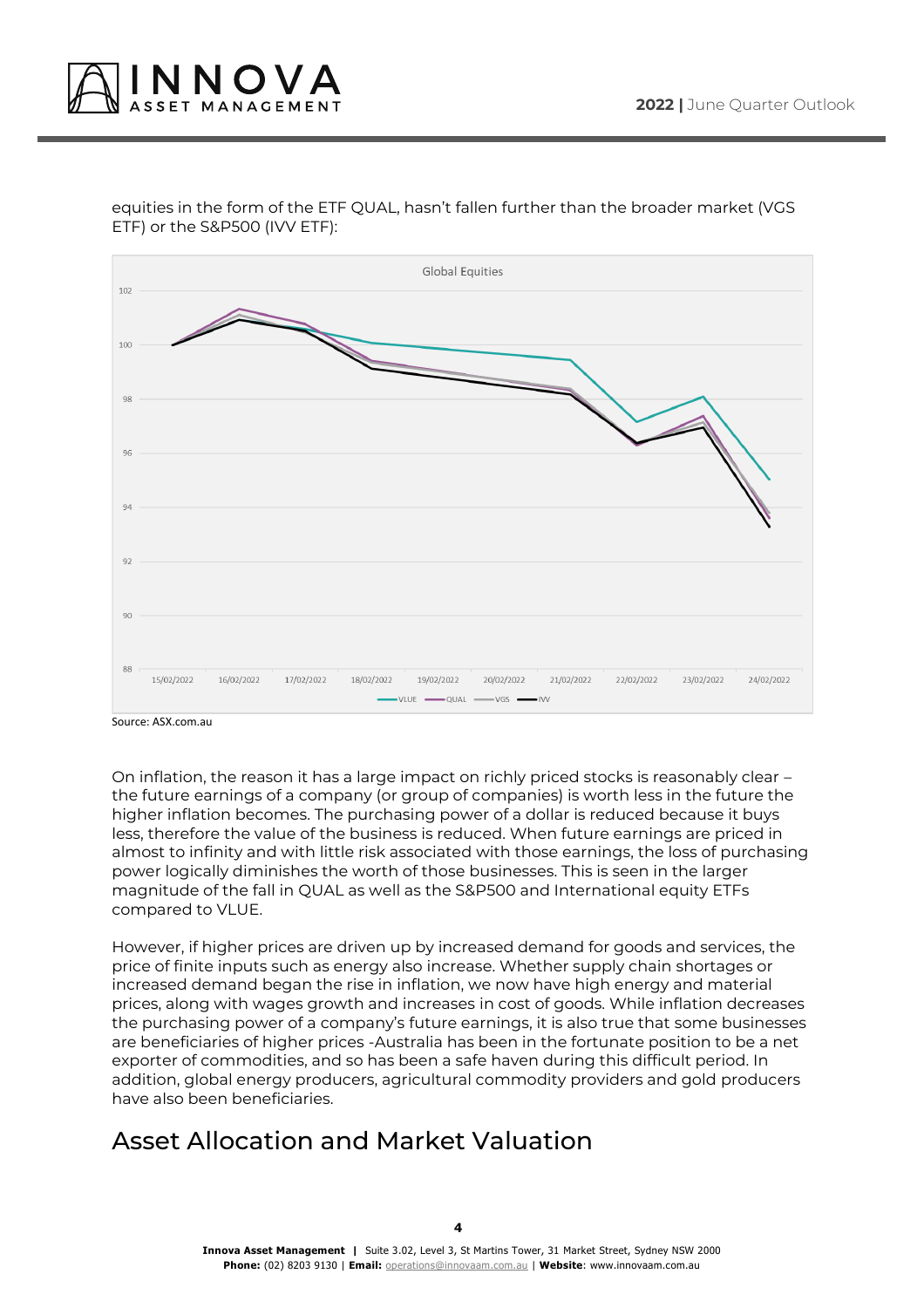

Below are our current views on the outlook for a series of investible assets to provide you some context for the positioning within your portfolios. These are the outputs from our asset class risk modelling and return forecasts, which involve the underlying risk and return drivers, including growth outlook and market valuation.

| <b>Asset Class</b>           | <b>Forecast</b>             | Change on QTR           |
|------------------------------|-----------------------------|-------------------------|
| Australian Shares            | Neutral to mildly expensive | No Change               |
| Global Shares                | Mildly expensive            | No Change               |
| US Shares                    | Expensive                   | No Change               |
| Asia ex Japan Shares         | Neutral                     | No Change               |
| European Shares              | Neutral                     | No Change               |
| Australian Government Bonds  | Expensive long term         | No Change               |
| Australian High-Grade Credit | Neutral                     | Upgrade                 |
| Global Sovereign Bonds       | Expensive long term         | No Change               |
| Global High-Grade Credit     | Mildly expensive            | No Change               |
| High Yield Bonds             | Expensive                   | No Change               |
| <b>Emerging Market Debt</b>  | Expensive                   | No Change               |
| A-REITs                      | Mildly Expensive            | Downgrade               |
| G-REITs                      | Neutral                     | Upgrade                 |
| Global Listed Infrastructure | Neutral                     | Downgrade               |
| <b>AUD</b>                   | Neutral                     | No Change               |
| <b>USD</b>                   | Neutral                     | No Change               |
| Gold                         | Positive                    | $\overline{N}$ o Change |
| Cash and Term Deposits       | Expensive (no real yield)   | Downgrade               |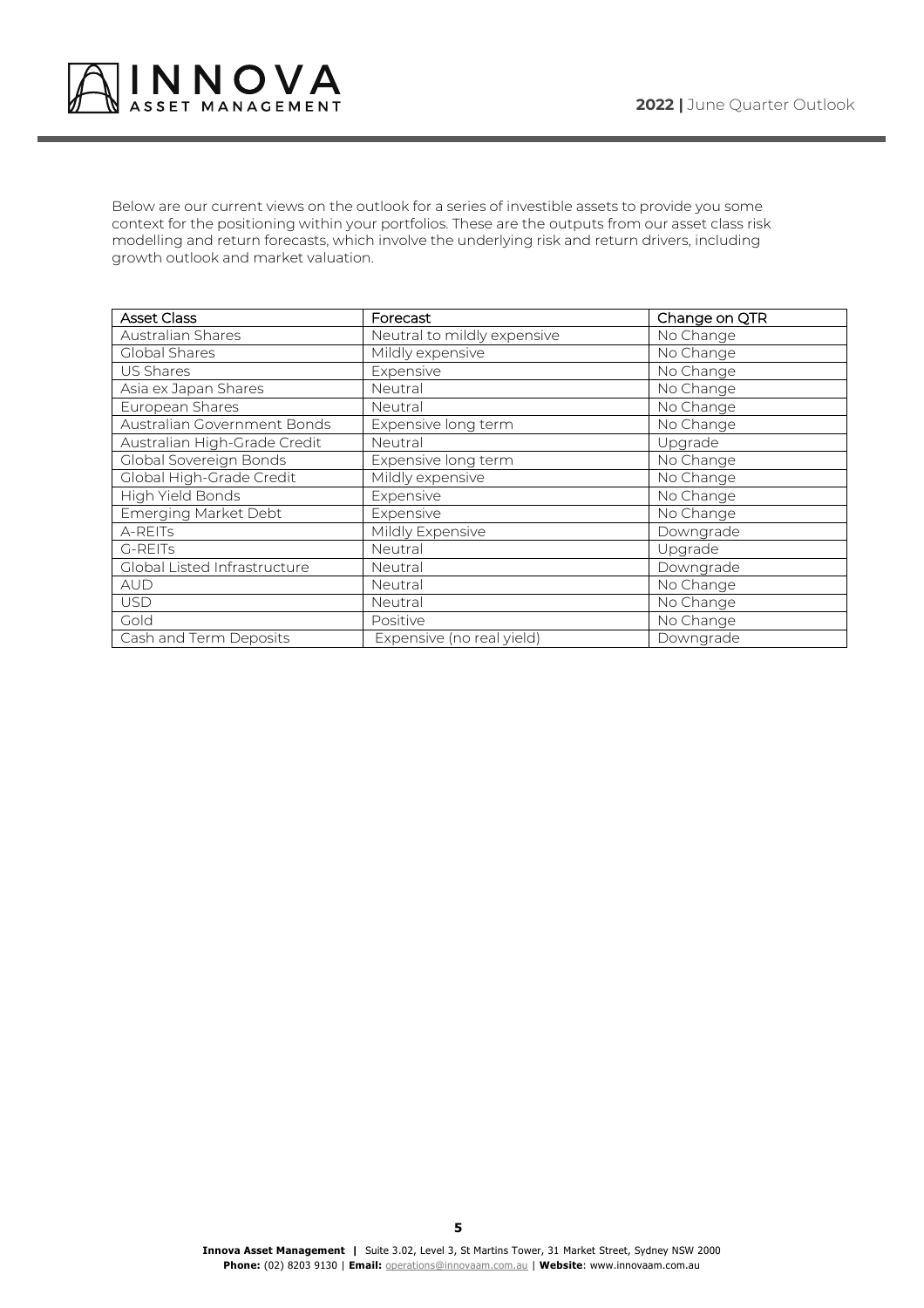

Valuation

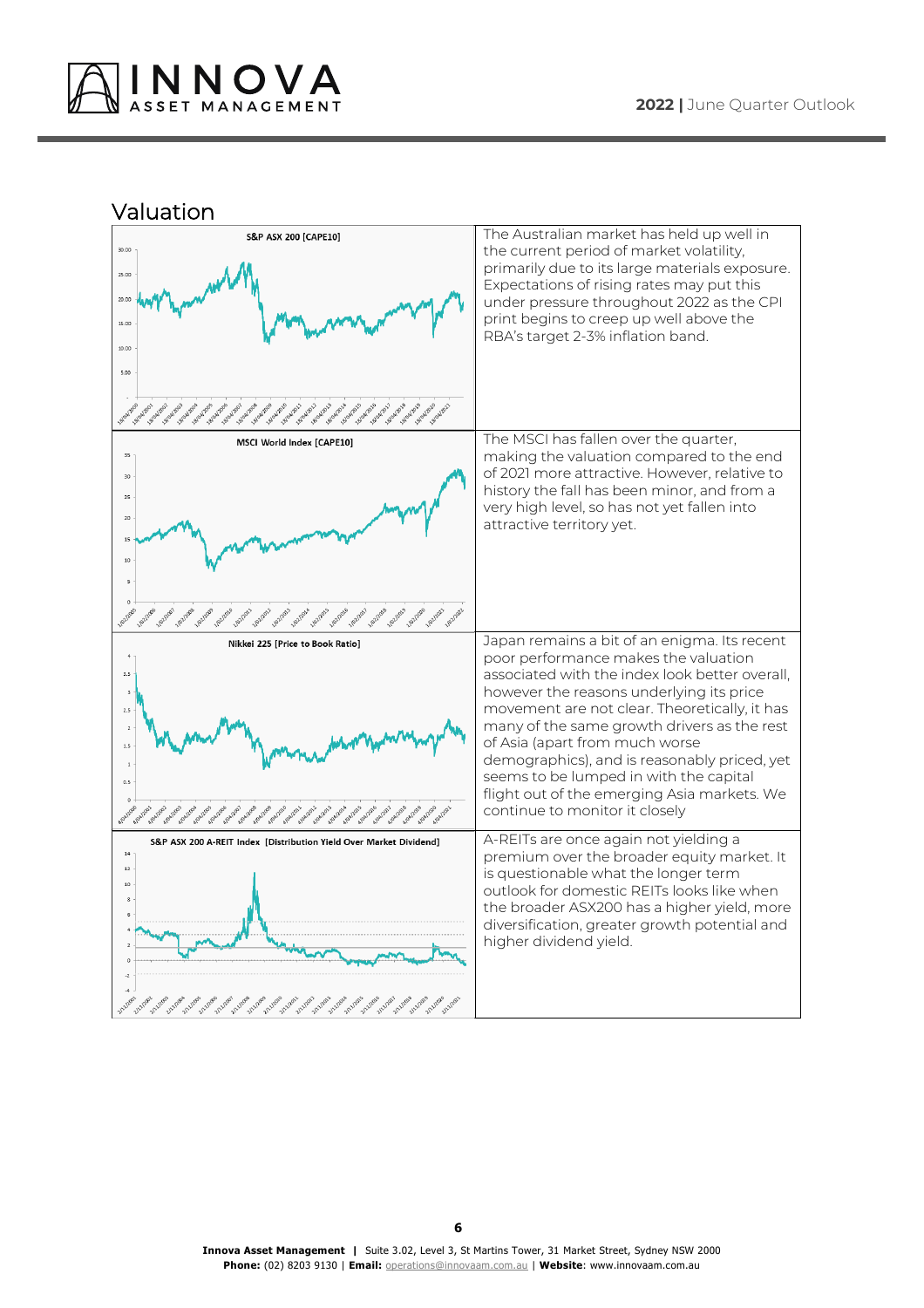



Source: Bloomberg, Innova

## **Asset Class Tilts:**

## **Asset Classes we are tilting towards**

We have tilted to equity markets that have more attractive valuations - UK equities via the F100 ETF providing exposure to the FTSE100 (one of the few equity markets apart from Australia posting positive returns for the quarter in local currency terms [refer to above performance table]). Emerging markets and Asia are still in our portfolios but on watch, whilst recent weakness in Japan provides a potential opportunity. Our preference for robust and sustainable earnings growth may be difficult to come by as economies re-open then shut borders with waves of COVID coming and passing compounded by supply-chain bottlenecks and, importantly, energy input costs in the form of oil and gas.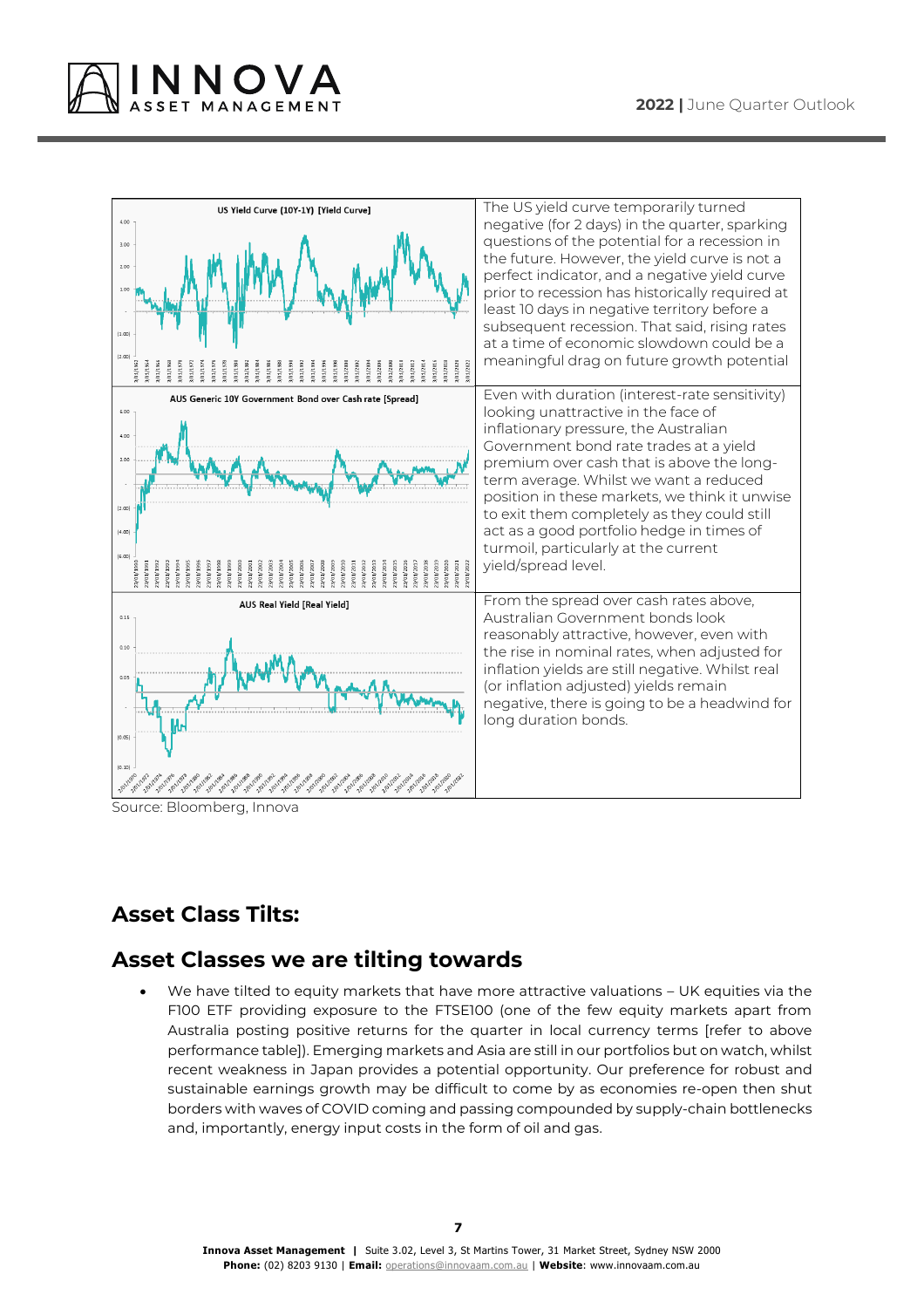

- We maintain a bias to high-grade credit and loans, as well as inflation protection and noncorrelated sources of return and have increased this exposure with the reduction in negative yielding cash
- We are reducing our tactical allocation to cash to take advantage of price anomalies when they present themselves, and plan to further deploy this tactical cash throughout the year if warranted. We are looking to alternative forms of cash to enhance return where possible without taking undue risk, which can be seen in our short-term fixed income allocations in portfolios

## **Asset Classes we are tilting away from**

- We remain tilted away from US equities based on valuation, and growth style equities in particular, though maintain some exposure through our Quality equity exposure. If the situation eventuates that the economy and/or markets slow, and these equities improve in attractiveness, this is somewhere we are looking at closely to increase allocations at the right price
- We have not taken on excessive credit or duration risk in the fixed income component of our portfolios, and in fact have reduced the relative allocation to duration in favour of floating rate credit given wider short-term yields. In the sub-investment grade and private credit markets (excluding domestic loans) we don't believe investors are being compensated for the risk they are taking.
- We have little exposure to Growth style equities given their stretched valuations, however we maintain an allocation in Australian equities to hedge our value exposure since true 'Quality' exposure is hard to come by due to the large sector biases in the market. This may reverse if inflation concerns cause their prices to fall sufficiently to make them attractive again and our current allocations don't represent as attractive a relative valuation and return outlook

## **Asset Classes we have a neutral position in**

- We are fairly neutral to Real Assets and Australian equities due to valuation levels. Select infrastructure assets and global REITs look reasonable, though we are questioning A-REITs and broad infrastructure in the current geopolitical environment and rising rate environment
- We remain neutral on Global equities, predominantly because of the very high weighting to the US.

•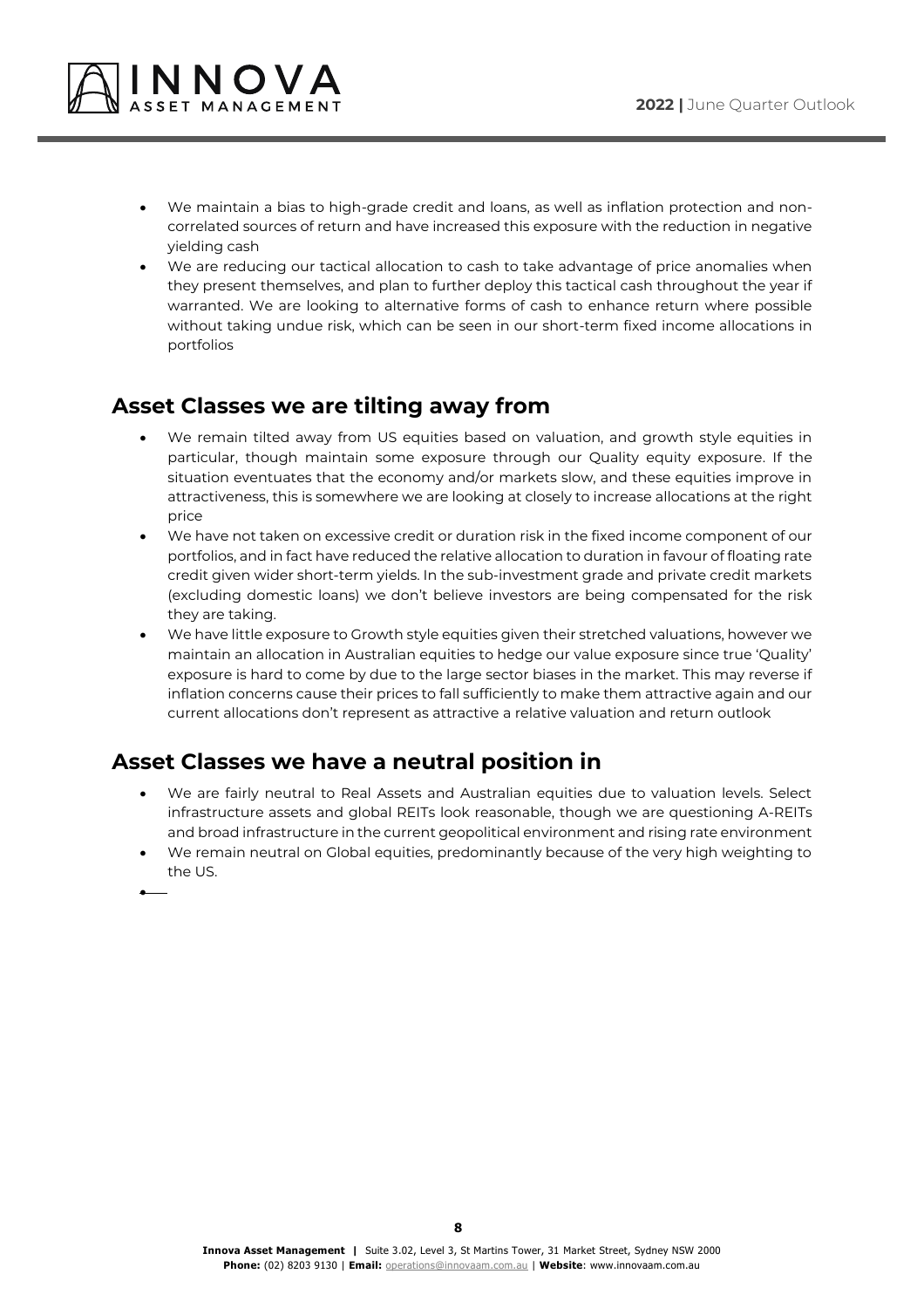

## Market Outlook

Our biggest area of focus now is on whether inflation will stay persistent, if the Federal Reserve has left acting too late and therefore likely to sacrifice markets and the economy to squash inflation, or if economic growth is robust enough to allow for real economic growth and higher inflation even during a rate hiking cycle.

To begin, we will draw on our weekly letter from 29 March:

"To start out, we'll look at the February reports from the Institute of Supply Management [\(ISM](https://www.ismworld.org/supply-management-news-and-reports/reports/ism-report-on-business/)). They provide indicators such as the Manufacturing and Services PMI's (Purchasing Managers Index). When you read about PMI's for various sectors/regions/economies, a number above 50 represents expansion, below 50 contraction. The Global Manufacturing PMI is Feb was 58.6, up 1 point from Jan at 57.6. According to the report, the overall economy is growing, and the rate of change is faster:

| Index                          |                        |         | Series Index Feb   Series Index Jan   Percentage Point Change | <b>Direction</b> |        | Rate of Change   Trend* (Months) |
|--------------------------------|------------------------|---------|---------------------------------------------------------------|------------------|--------|----------------------------------|
| Manufacturing PMI <sup>®</sup> | 58.6<br>57.6<br>$+1.0$ |         | Growing                                                       | Faster           | 21     |                                  |
|                                | <b>OVERALL ECONOMY</b> | Growing | Faster                                                        | 21               |        |                                  |
| <b>Manufacturing Sector</b>    |                        |         |                                                               |                  | Faster | 21                               |

Manufacturing at a Glance February 2022

Manufacturing ISM® Report On Business® data is seasonally adjusted for the New Orders, Production, Employment and Inventories indexes. \*Number of months moving in current direction.

Source[: https://www.ismworld.org/supply-management-news-and-reports/reports/ism-report-on](https://www.ismworld.org/supply-management-news-and-reports/reports/ism-report-on-business/pmi/february/)[business/pmi/february/](https://www.ismworld.org/supply-management-news-and-reports/reports/ism-report-on-business/pmi/february/)

We have excluded the majority of the detail here for brevity; however, the full report can be taken from the link provided. For the Service sector, things are growing but at a declining pace (and again we have provided the relevant summary plus link):

#### ISM® SERVICES SURVEY RESULTS AT A GLANCE COMPARISON OF ISM® SERVICES AND ISM® MANUFACTURING SURVEYS\* February 2022

|                           | Services PMI <sup>®</sup>     |                               |                            |                  |                   |                     | Manufacturing PMI®            |                               |                            |
|---------------------------|-------------------------------|-------------------------------|----------------------------|------------------|-------------------|---------------------|-------------------------------|-------------------------------|----------------------------|
| Index                     | <b>Series</b><br>Index<br>Feb | <b>Series</b><br>Index<br>Jan | Percent<br>Point<br>Change | <b>Direction</b> | Rate of<br>Change | Trend**<br>(Months) | <b>Series</b><br>Index<br>Feb | <b>Series</b><br>Index<br>Jan | Percent<br>Point<br>Change |
| Services PMI <sup>®</sup> | 56.5                          | 59.9                          | $-3.4$                     | Growing          | Slower            | 21                  | 58.6                          | 57.6                          | $+1.0$                     |
| <b>Overall Economy</b>    |                               |                               | Growing                    | Slower           | 21                |                     |                               |                               |                            |
| <b>Services Sector</b>    |                               |                               | Growing                    | Slower           | 21                |                     |                               |                               |                            |

Services ISM® Report On Business® data is seasonally adjusted for the Business Activity, New Orders, Employment and Prices indexes. Manufacturing ISM® Report On

Business<sup>®</sup> data is seasonally adjusted for New Orders, Production, Employment and Inventories indexes.

\*\*Number of months moving in current direction.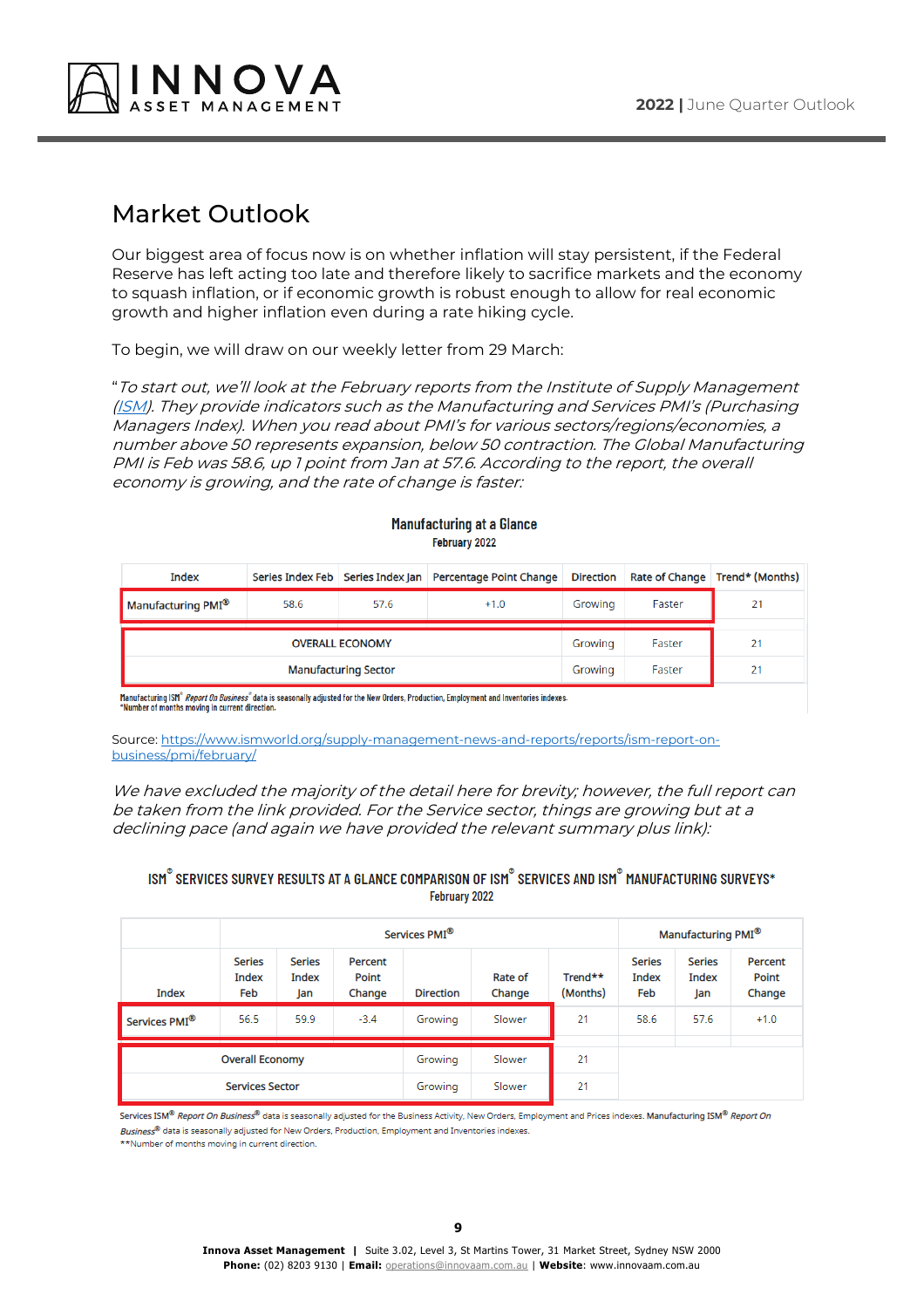

Source[: https://www.ismworld.org/supply-management-news-and-reports/reports/ism-report-on](https://www.ismworld.org/supply-management-news-and-reports/reports/ism-report-on-business/services/february/)[business/services/february/](https://www.ismworld.org/supply-management-news-and-reports/reports/ism-report-on-business/services/february/)

So far so good, an expanding economy, albeit with the rate of change in the services sector slowing. Innova's data concurs with this finding. However, this is readily available data, and if ours concurs with the consensus perhaps we should continue looking elsewhere to draw insights that might give us a better indication of where things are headed?

Whilst there is no shortage of economic forecasters available, one group that has been focussed on economic and inflationary cycles for over 100 years is th[e Economic Cycle](https://www.businesscycle.com/)  [Research Institute \(ECRI\)](https://www.businesscycle.com/). Their view is that inflation is neither transitory nor structural, but cyclical. They have developed their modelling over many years (a century) to help model the likelihood of future growth. According to their research, right now they can't say for sure whether the economy is currently vulnerable and likely to recede, as a lot will depend on what the Federal Reserve do over coming months. However, what they are confident of is that the economy is not in a resilient state. So, as it stands today, they are NOT forecasting a recession and subsequent stagflation, however they believe the economy is also not in a resilient position either, so the next few months will be key to determining its path in the future. One of their focusses is on this concept of 'resilience', and in a publicly available podcast they reference how the bombing of Pearl Harbour in 1941 didn't lead to a recession because the economy was in a resilient state, yet the Gulf war in 1990 DID lead to a recession as they forecast that the US economy was already vulnerable to economic shock. They were quoted frequently post the 1987 stock-market crash, publicly stating it was unlikely to lead to recession because they forecast the economy was resilient to exogenous shocks.

So where does this leave us? In short, the base case for cyclical inflation is still in place, and the economy is still growing – so this has a reasonable probability of being positive for reflation positions such as value equities, short-dated and floating rate bonds with a high credit rating, supportive of materials and commodities, as well as Gold."

We have then looked at US Non-farm payrolls, US Real average hourly earnings year-onyear, capacity utilization and home price indices as well as current and forecast EPS growth. The picture is clear as mud – the US, and by extension, the global economy is fragile but not broken. Other market related indicators which also incorporate inflation have been considered, such as various yield curves and Break-Even-Inflation (BEI) for various durations: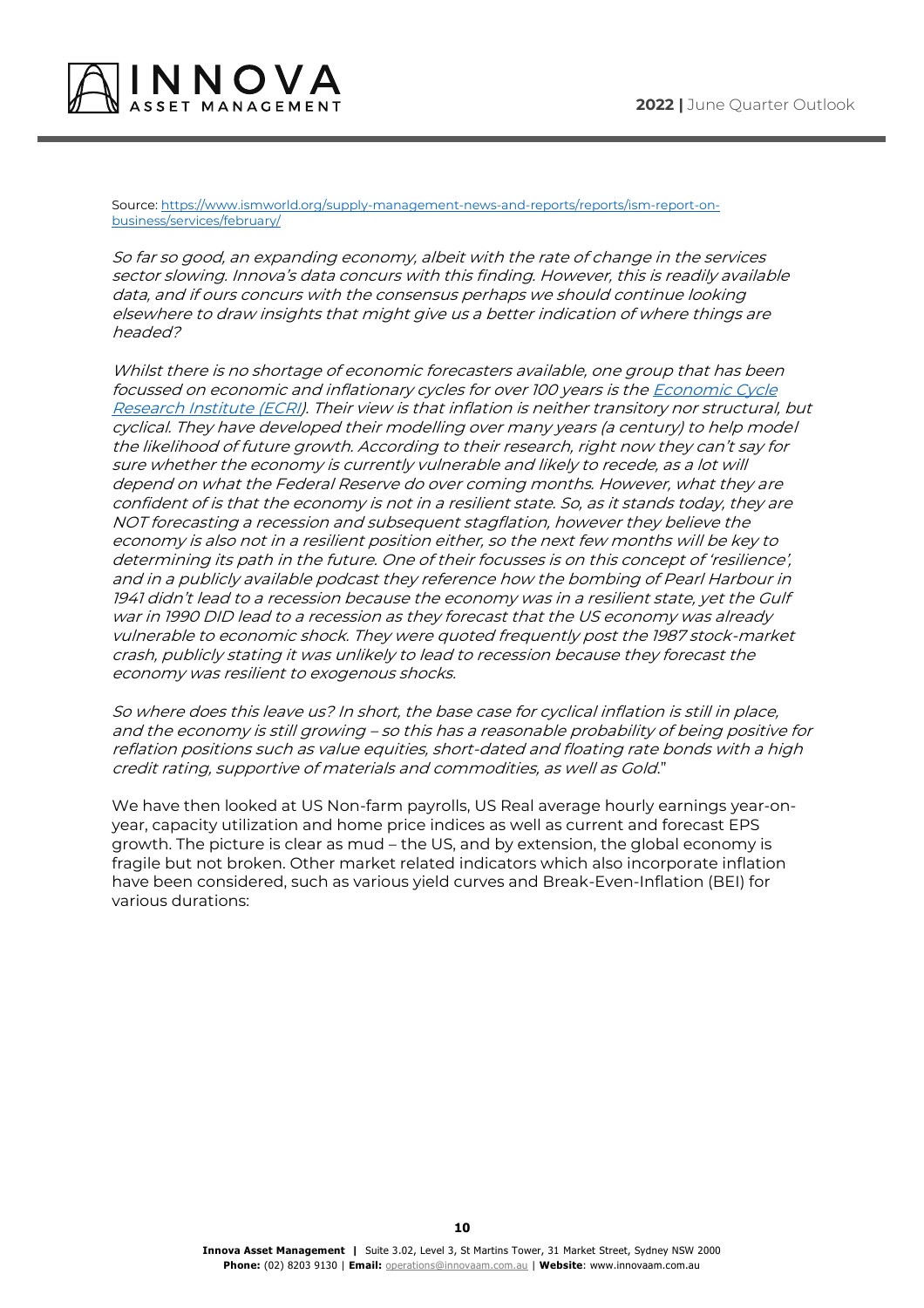



US Breakeven Inflation



Source: Bloomberg

The market seems to be suggesting a slowdown in the market, not necessarily a recession, and higher inflation in the short term with BEI meaningfully higher over 2 and 3 years compared to 5 and 10.

This suggests to us that things could go a number of different ways:

- 1. The FED makes inflation their primary concern and raise rates even in the face of a slowing economy. This could lead to a market fall
- 2. The FED may begin doing the above, but at the first signs of market weakness, follow their playbook of the last decade and rush to the rescue with a stop to rate rises and initiation of Quantitative Easing (QE) again. This would likely be inflationary